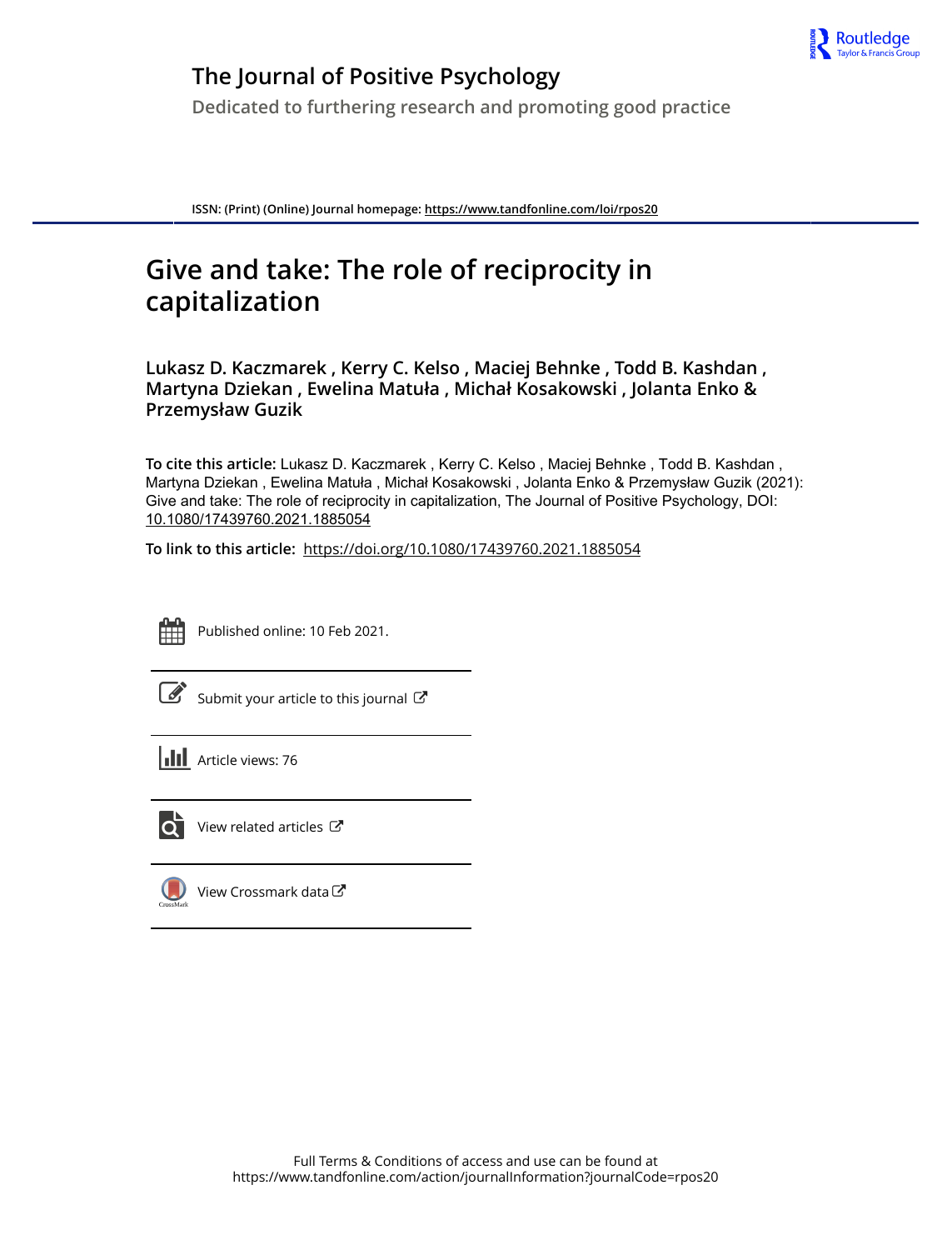#### ARTICLE

# **Give and take: The role of reciprocity in capitalization**

Luk[a](#page-1-0)sz D. Kaczmarek<sup>a</sup>, Kerry C. Kelso<sup>b</sup>, Maciej Behnke<sup>a</sup>, Todd B. Kashdan<sup>b</sup>, Marty[na](#page-1-0) Dziekan<sup>a</sup>, Ewelina Matuła<sup>a</sup>, Mich[a](#page-1-0)ł Kosakowski<sup>a</sup>, Jolanta Enko<sup>c</sup> and Przemysław Guzik<sup>d</sup>

<span id="page-1-1"></span><span id="page-1-0"></span>a Department of Psychology and Cognitive Science, Adam Mickiewicz University; b George Mason University, College of Humanities and Social Sciences, Fairfax, United States; <sup>c</sup>Department of Psychology and Law, SWPS University in Poznań, Poznan, Poland; <sup>a</sup>Poznan University of Medical Science,Faculty of Medicine II, Poznan, Poland

#### **ABSTRACT**

A person can reap psychological benefits when sharing their accomplishments or capitalizing with a partner. These benefits often depend on whether a partner responds with enthusiasm; however, it is unknown what prompts enthusiastic responses. In two experiments, we aimed to examine whether partners reciprocate enthusiastic responses to capitalization attempts. In Study 1, participants (*N* = 394) who recalled their partner's past enthusiastic feedback to capitalization attempts endorsed stronger intentions to respond enthusiastically to their partner's capitalization attempts (relative to a comparison group recalling their partner's prior demeaning feedback). In Study 2 (*N* = 326), we found that enthusiastic responses to capitalization attempts were reciprocated among romantic couples but reciprocation was not mediated by subjective emotion, emotional expressiveness, nor physiological responses. In conclusion, our findings support reciprocity in capitalization, i.e. romantic partners are more motivated and more likely to respond enthusiastically to capitalization attempts depending on their partner's previous behavior.

**ARTICLE HISTORY**  Received 14 April 2020 Accepted 6 January 2021

#### **KEYWORDS**  Interpersonal relationships; close relationships; positive

emotions; capitalization

<span id="page-1-10"></span><span id="page-1-2"></span>When good things happen to people, they benefit from communicating this information to others, a phenomenon known as capitalization (Bryant, [1989;](#page-10-0) Gable et al., [2004](#page-11-0); Langston, [1994](#page-11-1); Ilies et al., [2015;](#page-11-2) Lambert et al., [2013](#page-11-3); Hovasapian & Levine, [2018\)](#page-11-4). Whether individuals self-disclosing positive events experience psychological benefits depends on the type of response, or capitalization support, received from conversation partners. When partners display curiosity and enthusiasm for what is being disclosed as opposed to appearing passive, withdrawn, or demeaning, sharers report increased well-being and relationship satisfaction (Gable et al., [2006;](#page-11-5) Woods et al., [2015\)](#page-12-0). Research has explored who capitalizes, with whom, and for what reasons (Derlega et al., [2011](#page-11-6)), in addition to where (e.g., via social media), and in what ways (Palmer et al., [2016\)](#page-12-1). What we do not know is why some partners respond enthusiastically and others ignore or demean the sharer's success (Peters, Reis, & Gable , [2018](#page-12-2)).

<span id="page-1-12"></span><span id="page-1-5"></span><span id="page-1-3"></span>The present research targets social reciprocity as a factor that influences whether a partner provides enthusiastic capitalization support; a type of social response relevant to the field of positive psychology <span id="page-1-14"></span><span id="page-1-11"></span><span id="page-1-4"></span>(e.g., Seligman et al., [2006\)](#page-12-3). Reciprocity is at the core of human (Fehr & Fischbacher, [2003\)](#page-11-7) and animal (Newton-Fisher & Lee, [2011\)](#page-12-4) social behavior. To our knowledge, there has been little explanation for how reciprocity might operate in responses to capitalization attempts (Peters, Reis, & Gable, [2018](#page-12-2)).

# <span id="page-1-13"></span>**The benefits of capitalization**

<span id="page-1-9"></span><span id="page-1-8"></span><span id="page-1-7"></span><span id="page-1-6"></span>Communicating positive events to others predicts greater positive affect, life satisfaction, and self-esteem above and beyond the event itself and personality traits (Ilies et al., [2015;](#page-11-2) Pagani et al., [2015\)](#page-12-5). On days when people make capitalization attempts, they report greater positive affect and life satisfaction (Gable et al., [2004](#page-11-0); Lambert et al., [2013](#page-11-3)) and their tendency to capitalize predicts increases in positive affect and life satisfaction weeks later (Lambert et al., [2013\)](#page-11-3). Similarly, capitalization attempts predict enduring positive affect (Hovasapian & Levine, [2018\)](#page-11-4) and greater memory for the event communicated (Gable et al., [2004\)](#page-11-0). Capitalization attempts produce greater positive affect than writing about these events and more life satisfaction, happiness, vitality, and

**CONTACT** Lukasz D. Kaczmarek Lkacz@amu.edu.pl

© 2021 Informa UK Limited, trading as Taylor & Francis Group



Check for updates

Author NoteCorrespondence concerning this article should be addressed to Lukasz D. Kaczmarek, Department of Psychology and Cognitive Science, Adam Mickiewicz University, 89 Szamarzewskiego Street, 60-658 Poznań, Poland. E-mail: lkacz1@gmail.comIn regard to data privacy policy at the Adam Mickiewicz University we cannot make full data publicly available, but we will share all additional materials and required data in a timely manner to other researchers upon request.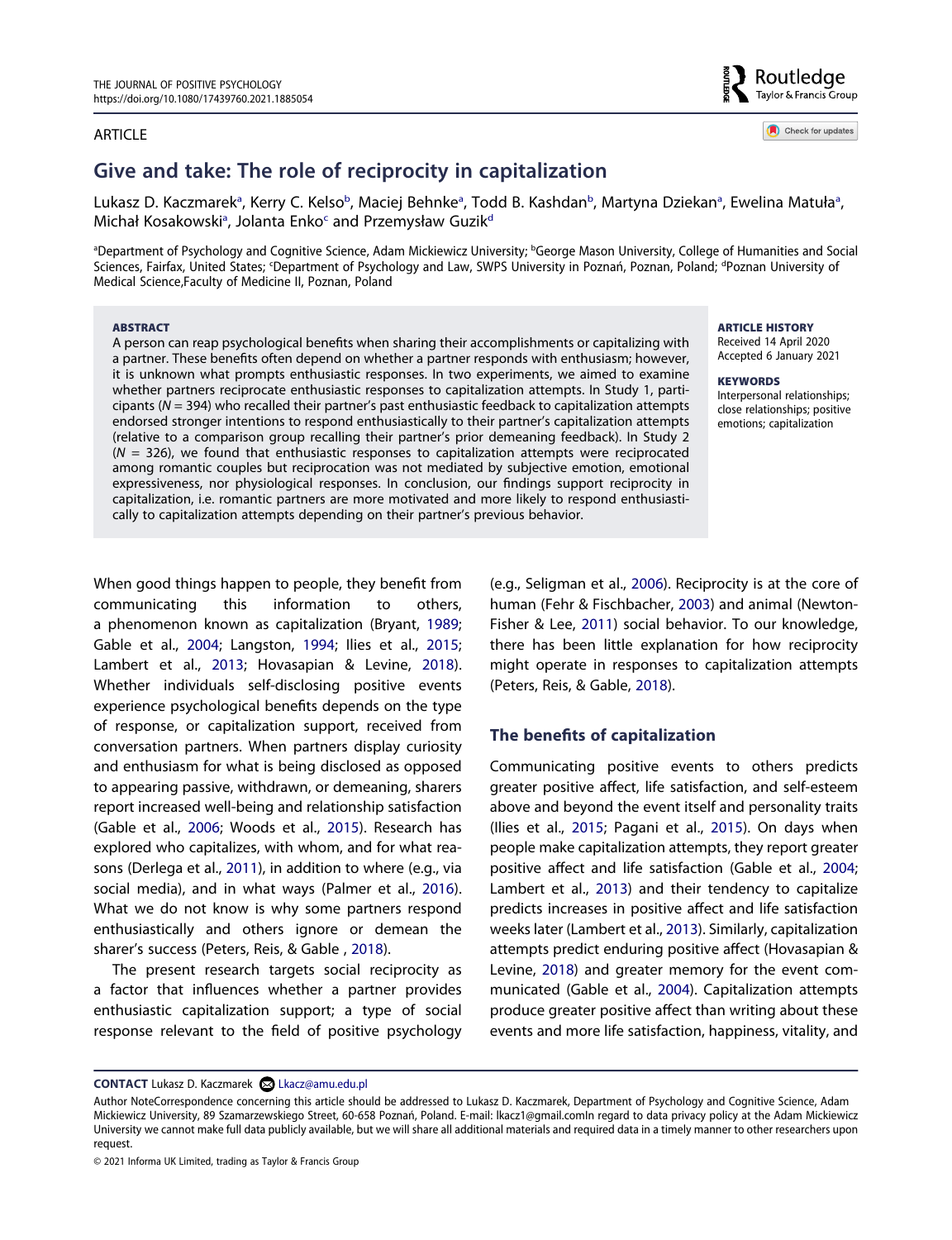positive affect than having a single or regular positive exchanges with others (Lambert et al., [2013\)](#page-11-3).

Beyond intrapersonal benefits, capitalization attempts positively influence the sharer's relationship with their partner. Sharers report greater relationship quality (Pagani et al., [2015](#page-12-5)) and express less resentment and more gratitude and admiration for their partners (Gable et al., [2012\)](#page-11-8). Likewise, both sharers and partners report greater intimacy and couple identity on days where capitalization attempts are made (Otto et al., [2015](#page-12-6); Pagani et al., [2020](#page-12-7)). While these findings suggest that people can reap rewards from sharing good news, they do not take into account the type of feedback received.

#### <span id="page-2-8"></span>**Why feedback matters**

<span id="page-2-7"></span>Many benefits appear to be contingent upon or augmented by how a partner responds to a sharer (Gable et al., [2004](#page-11-0); Gable et al., [2006\)](#page-11-5). There are four ways to react when a person makes a capitalization attempt (Gable et al., [2004](#page-11-0); Pagani et al., [2013\)](#page-12-8): active–constructive, passive-constructive, passive–destructive, and active-destructive feedback. Active-constructive feedback is described as enthusiastic and elaborative and is considered healthy and effective. In contrast, the latter three types of feedback are described, respectively, as unenthusiastic, inattentive, and undermining, and considered dysfunctional (Gable et al., [2004;](#page-11-0) Gable et al., [2006;](#page-11-5) Woods et al., [2015\)](#page-12-0).

<span id="page-2-5"></span><span id="page-2-4"></span>When sharers receive enthusiastic responses, they report greater life satisfaction (Gable et al., [2012](#page-11-8)), happiness (Demir et al., [2013](#page-11-9); Gable et al., [2004](#page-11-0)), and positive affect (Gable et al., [2004;](#page-11-0) Monfort et al., [2014](#page-11-10); Lambert et al., [2013\)](#page-11-3), and less anxiety (Gable et al., [2012\)](#page-11-8) and negative affect (Gable et al., [2004](#page-11-0); Monfort et al., [2014\)](#page-11-10). When sharers receive enthusiastic responses, they report greater daily life satisfaction, positive affect, and positive activities (Gable et al., [2004](#page-11-0)). Likewise, enthusiastic responses are associated with longer-lasting positive affect and appears to slow down adaptation to positive events (Hovasapian & Levine, [2018\)](#page-11-4).

The type of feedback a sharer receives appears to influence how sharers and partners view each other. With enthusiastic responses, sharers feel more understood, validated, and cared for by their partners (Gable et al., [2006\)](#page-11-5). They also perceive partners as more responsive and trustworthy and are more inclined to selfdisclose to them. Similarly, when partners respond enthusiastically, they attribute more gratitude and relationship satisfaction to sharers (Woods et al., [2015\)](#page-12-0).

Unsurprisingly, enthusiastic responses bode well for relationships between sharers and partners. Enthusiastic responses predicts increased relationship quality across <span id="page-2-3"></span><span id="page-2-2"></span>cultures (Demir et al., [2015](#page-10-1), [2013](#page-11-9)) and months later (Donato et al., [2014;](#page-11-11) Gable et al., [2006](#page-11-5)). Specifically, it is linked to increased relationship commitment, trust, intimacy, and passionate love (Gable et al., [2006](#page-11-5); Gable et al., [2004](#page-11-0); Otto et al., [2015](#page-12-6)). On days where sharers receive enthusiastic responses, they report greater intimacy and less conflict (Gable et al., [2004](#page-11-0)).

<span id="page-2-6"></span><span id="page-2-1"></span>While enthusiastic responses are conducive to a range of positive outcomes for the sharer, partner, and their relationship, we know little about the factors that influence how the capitalization process unfolds. Research shows that it does not matter whether enthusiastic response is spontaneous (Gable et al., [2006\)](#page-11-5) or trained (Conoley et al., [2015](#page-10-2); Woods et al., [2015\)](#page-12-0), whether sharers and partners are in clinical (Otto et al., [2015](#page-12-6)) or non-clinical settings (Lambert et al., [2013](#page-11-3)) and whether they are familiar to one another or strangers (Reis et al., [2010](#page-12-9)). Most importantly, there are no studies exploring what prompts partners to respond enthusiastically to a sharer's good news.

#### **The interpersonal model of capitalization**

Reciprocity, a social norm where people anticipate that the valence and intensity of behavioral responses will be (to some degree) matched (Fehr & Fischbacher, [2003\)](#page-11-7), is critical to the interpersonal model of capitalization (InterCAP). The InterCAP defines capitalization as an interactive process in which effective support predicts future attempts and additional effective support (Peters, Reis, & Gable, [2018](#page-12-2)). That is, one person is more likely to share positive events with and respond enthusiastically to another person if that other person responded with enthusiasm to previously shared positive events (i.e. a recursive loop). Emerging research suggests that capitalization begets more capitalization. Children who receive enthusiastic responses to sharing their academic successes are more likely to share academic successes one year later (Altermatt, [2017](#page-10-3)). A daily diary study found sharers reported greater willingness to sacrifice for and accommodate their partner's needs on days they received enthusiastic responses. In a novel experiment, participants were more likely to return an overpayment from a confederate if the confederate responded enthusiastically to positive events they communicated (Reis et al., [2010\)](#page-12-9). Enthusiastic responses appear to promote later capitalization attempts and pro-social behavior. Nonetheless, pro-social behavior does not equate to effective capitalization support and no research has explored if capitalization is cyclical as InterCAP assumes.

<span id="page-2-9"></span><span id="page-2-0"></span>InterCAP also suggests that the benefits of capitalization drive the cycle of capitalization attempts and enthusiastic responses (Peters, Reis, & Gable, [2018\)](#page-12-2). Since enthusiastic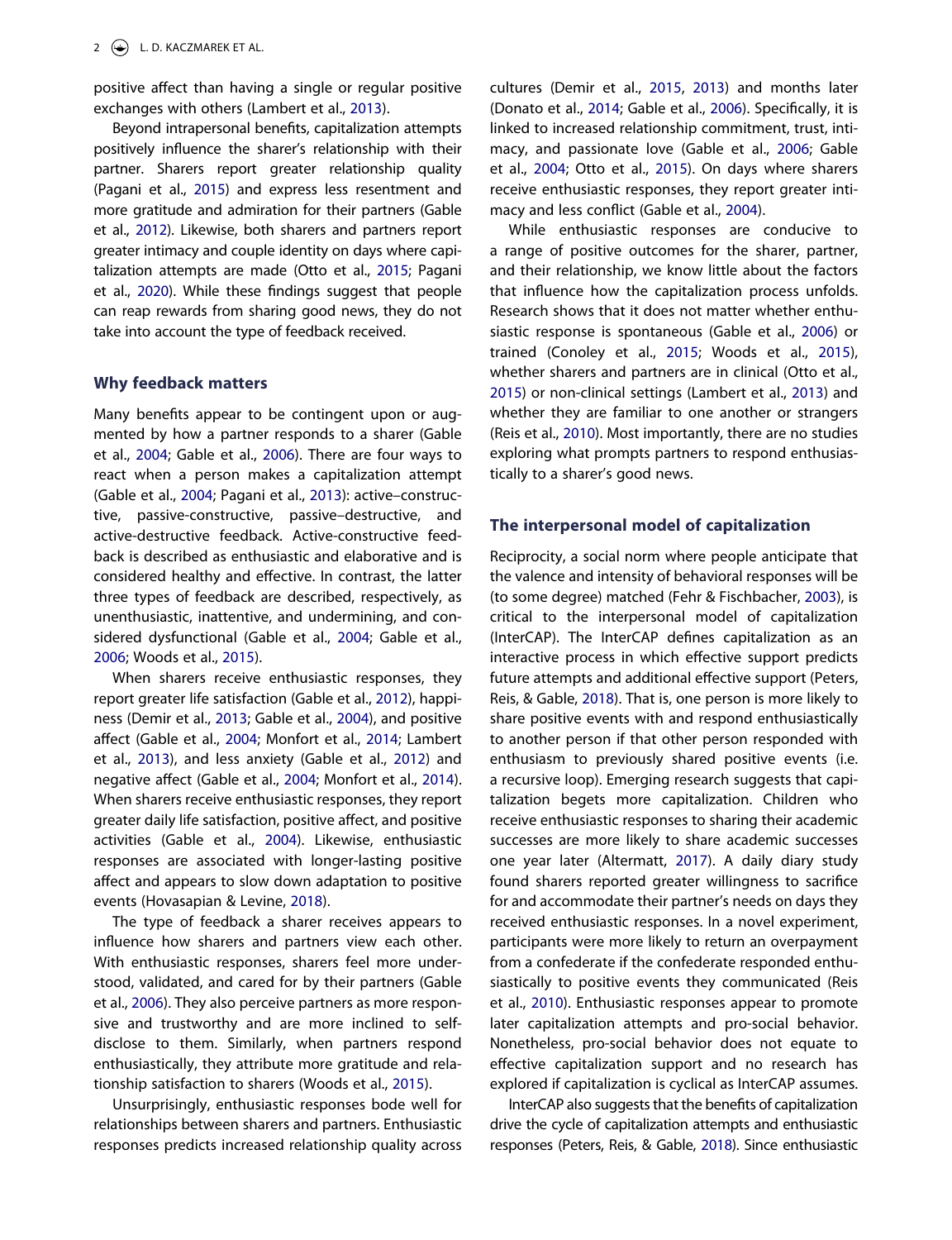<span id="page-3-4"></span>capitalization support is emotionally rewarding (Schueller, [2012\)](#page-12-10), resulting increases in positive emotions explain why a sharer responds enthusiastically to their partner's subsequent capitalization attempts. While research suggests that people like to improve how others feels and that in doing so, they tend to feel better themselves (e.g., Brewer & Kramer, [1985](#page-10-4); Zaki & Williams, [2013\)](#page-12-11), no research has explored emotions as an explanatory mechanism in capitalization.

# <span id="page-3-1"></span>**The present research**

The present set of studies tested the reciprocity assumption of InterCAP. Study 1 included recollection of real-life events and behavioral intentions whereas Study 2 included a computer-generated interaction. Across studies, participants were randomly assigned to enthusiastic (active-constructive) or demeaning (active-destructive) responses from their partners, and we examined their subsequent responses to partner's capitalization attempts. We expected participants to respond enthusiastically to partner's capitalization attempts if their partner previously responded enthusiastically. Additionally, Study 2 tested the InterCAP assumption that the benefits (e.g., positive affect) of capitalization produce reciprocity. We expected that positive affect would mediate the relationship between the receipt and provision of enthusiastic responses to capitalization attempts.

# **Study 1**

To test the reciprocity assumption of InterCAP, participants were randomly assigned to recall either enthusiastic or demeaning responses from partners and then asked how they intended to respond to their partner's future capitalization attempts. Compared to participants attending to demeaning responses, we expected attention on enthusiastic responses to influence greater intentions to respond enthusiastically during future capitalization attempts from partners.

# *Participants*

Participants included 394 women (*M* age = 25.41,  $SD = 4.61$ ) with relationships ranging from one month to 20 years in length (*M* = 4.29 years, *SD* = 3.70) recruited through Facebook advertisements. While the advertisement targeted men and women, few men responded to the invitations ( $n = 13$ ), so their data was removed. Power analysis indicated that at least 352 individuals were

<span id="page-3-2"></span>needed to achieve power (.80) to detect small-tomedium effect sizes (*f*= .15) (Faul et al., [2009\)](#page-11-12). We included additional participants to account for missing data.

#### *Measures*

<span id="page-3-3"></span><span id="page-3-0"></span>Behaivoral intentions for capitalization attempt responses were assessed with six modified items from the *Perceived Responses to Capitalization Attempts Scale* (Gable et al., [2004](#page-11-0)). The original scale asks about perception of partner's past responses to the sharing of positive events, i.e. *My partner usually reacts to my good fortune enthusiastically*. Items were modified to account for behavioral intentions fitting with theories of planned behavior (Ajzen, [2011\)](#page-10-5) and prior approaches to measuring behavioral intentions (Francis et al., [2004](#page-11-13)). Each item was preceded with the clause "I intend to ... ". Three items asked about active-constructive feedback (*React enthusiastically to his/her good fortune, Show that I am even more happy and excited than he/she is*, and *Ask a lot of questions and show genuine concern about the good event)* and three asked about active-destructive feedback (*Point out to potential downsides of the good event, Find a problem with it*, and *Remind my partner that most good things have their bad aspects as well*). Participants reported their intentions using a 7-point scale from 1 'completely disagree' to 7 'completely agree'. The internal consistency for the constructive (α = .70) and destructive intentions (α = .88) was satisfactory.

#### *Procedure*

After completing informed consent, participants were randomly assigned to recall and describe in 2–3 sentences, using Google Forms survey, either their partner's active-constructive (or active-destructive) responses to capitalization attempts made:

*Try to recall and describe briefly one situation in which your partner reacted positively (negatively) to your success or some good event, e.g., when you were promoted at work, received a raise, won a prize, or did well in the exam. This can be a situation where you said something good about something that happened in your life, your partner fully shared your enthusiasm and the information elicited very positive feelings in him/her (showed no enthusiasm, remained indifferent, or presented negative feelings). Try to describe the situation in 2-3 sentences showing what it was about and how your partner reacted.*

Participants were then asked to report behavioral intentions towards responses to their partner's future capitalization attempts using the aformentioned scale: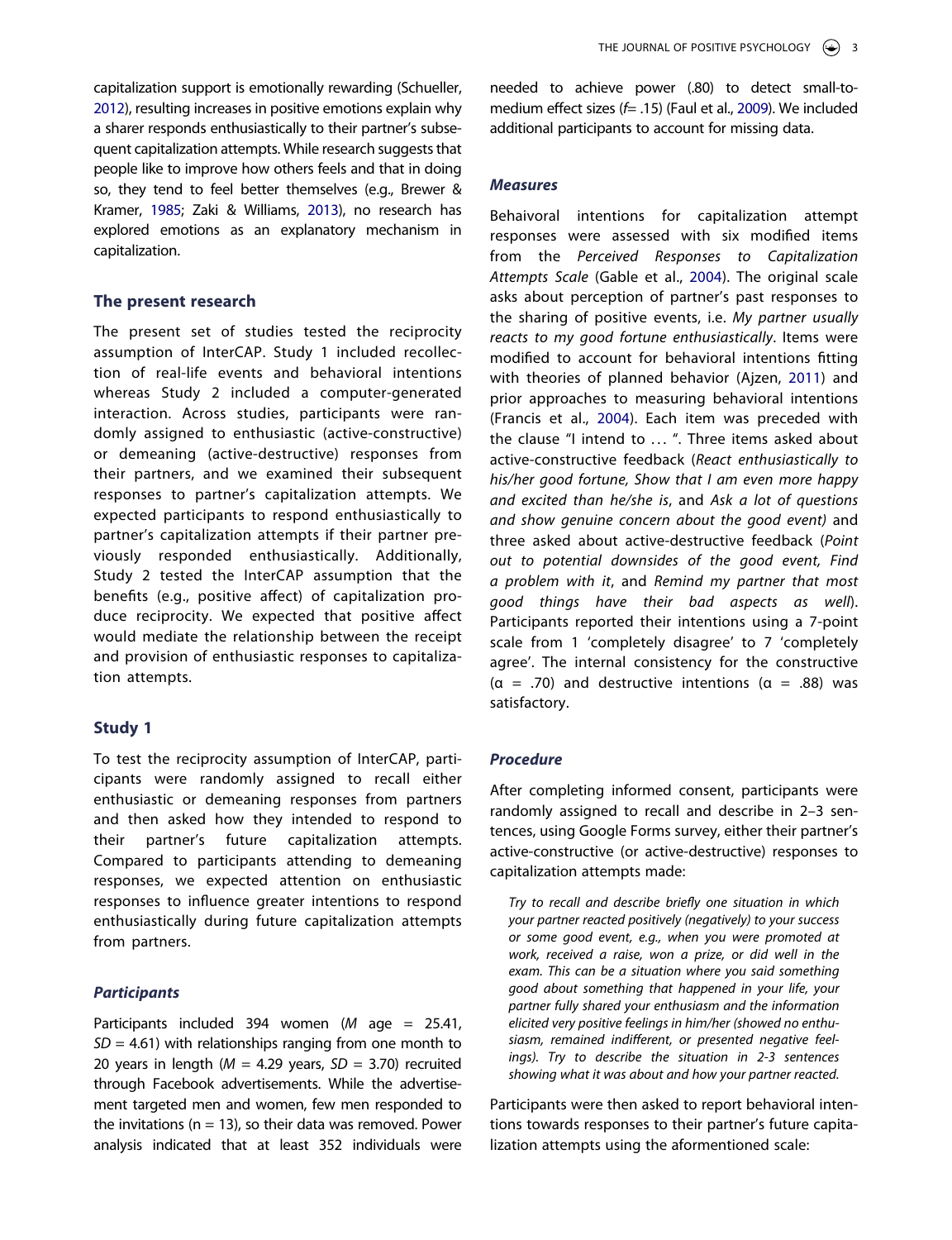*Individuals react to their partner's success in different ways. Determine how you intend to react to your partner's future success. For example, imagine that your partner comes home and says that they were promoted at work, got a raise, won a prize, or did well on an exam.*

# *Results*

Two univariate analyses of variance were conducted, with feedback focus (active-constructive vs active-destructive) as the independent variable and behavioral intentions for feedback (ratings of active-constructive and active destructive feedback) as dependent variables. As expected, participants who focused on their partner's active-constructive feedback reported stronger behavioral intentions to provide active-constructive feedback to their partner's future capitalization attempts (*M* = 18.46, *SD* = 2.47) relative to participants who focused on their partner's active-destructive feedback (*M* = 17.77,  $SD = 3.33$ ,  $F(1, 393) = 5.21$ ,  $p = .03$ ,  $\eta_p^2 = .01$ . Conversely, type of feedback (active-constructive *M* = 7.53, *SD* = 4.04 and active destructive *M* = 8.04, *SD* = 4.33) had no effect on behavioral intentions for active-destructive feedback, *F*(1, 393) = 1.43,  $p = .23$ ,  $n_p^2 < .01$ .

#### *Discussion*

In support of InterCAP's reciprocity assumption, participants reported stronger intentions to respond enthusiastically to partner's capitalization attempts if they recalled enthusiastic as opposed to demeaning responses. However, participants did not report strong intentions to provide demeaning responses if they had previously received demean responses. These results imply that partners experience benefits based on the type of feedback received during prior capitalization attempts. Specifically, reciprocity in capitalization may only operate when feedback is enthusiastic. Still, demeaning response intentions might have been more prone to social desirability bias (Visschers et al., [2017\)](#page-12-12). Participants might have been less likely to disclose intentions to provide demeaning feedback.

<span id="page-4-4"></span>There are several limitations to this study. First, few men responded to recruitment ads, meaning our findings pertain to females only. Second, participants were mostly young adults; thus, little is known whether the results can be generalized to older participants and participants with longer relationship length. Third, participants were asked to recall partner's previous feedback to capitalization attempts, and each social situation has different features including the events they attempted to capitalize on (e.g., impact of the event or proximity of the event to the attempt) and the feedback they <span id="page-4-3"></span>received (e.g., impact of the feedback or proximity of the feedback to the attempt). Fourth, we assessed selfreported intentions rather than actual behavior. Recent findings suggest an imperfect relationship between intention and behavior (Sheeran & Webb, [2016\)](#page-12-13). Therefore, it is reasonable to assume that only some of the participants enrolled responded to their partner's future capitalization attempts as intended, especially if the time-span between intentions measurement and behavior is long or if new events (including partner's new capitalization responses) occur (Ajzen, [2011](#page-10-5)).

# **Study 2**

We attempted to replicate Study 1 and address methodological limitations. We used a computerized interaction to standardize features of social interactions across individuals. First, the event participants capitalized on and the feedback they received (whether enthusiastic or demeaning), and the event their partners capitalized on, and the feedback they provided (whether enthusiastic or demeaning) were consistent across participants. Second, participants selected and sent feedback to their partners such that we measured overt behavior as opposed to intentions.

Study 2 also investigated positive affect as an explanatory mechanism in the capitalizaiton cyle, thereby testing InterCap's assumption that the benefits of capitalization drive reciprocation. The vast majority of capitalizaiton research assesses emotions using self-report measures (e.g., Demir et al., [2013;](#page-11-9) Ilies et al., [2015](#page-11-2)) and only three studies used physiological indicators (Gouin et al., [2019;](#page-11-14) Monfort et al., [2014](#page-11-10); Peters, Reis, & Jamieson, [2018](#page-12-14)). Research using physiological indicators of threat such as cardiac output and total peripheral resistance, suggest as people experience threat, they are less likely to provide positive feedback to capitalization attempts (Peters, Reis, & Jamieson, [2018](#page-12-14))

<span id="page-4-2"></span><span id="page-4-1"></span><span id="page-4-0"></span>There is also a small body of evidence suggesting that emotional expressiveness in the face offer insight into capitalization (Kashdan et al., [2013](#page-11-15); Reis et al., [2010\)](#page-12-9). Recent work found that the presence of happy facial expressions is a sensitive measure of enthusiastic responding to capitalization attempts (Monfort et al., [2014](#page-11-10)). Capitalization attempt interventions address the value of providing precise verbal and facial feedback to the person disclosing positive events (Conoley et al., [2015](#page-10-2)). More research is required on emotion indicators to discern optimal ways for sharers and partners to encourage enthusiastic responding to capitalization attempts.

Since findings demonstrate a weaker than expected relationship between subjective, behavioral, and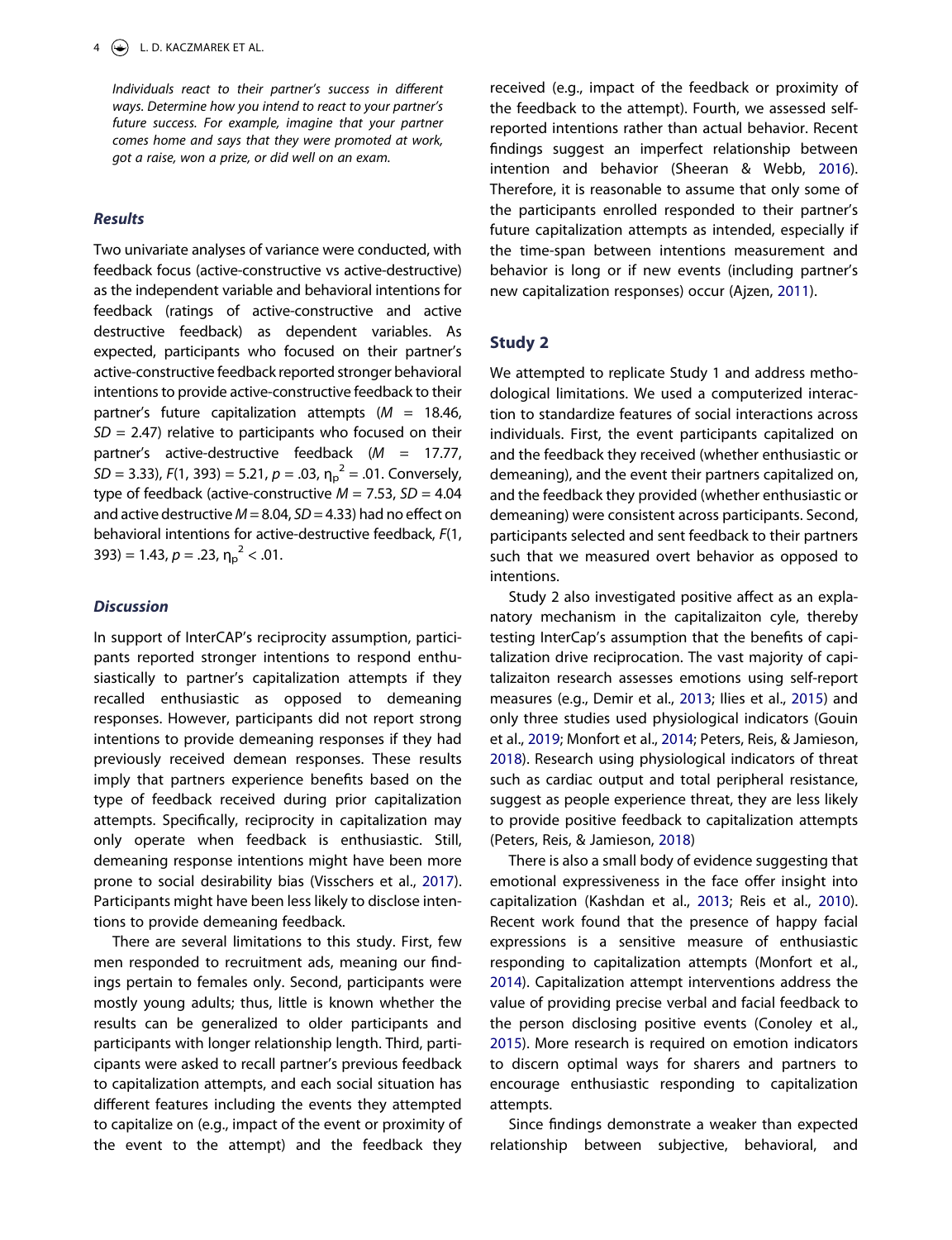<span id="page-5-1"></span>physiological indicators during emotional episodes (Barrett, [2006;](#page-10-6) Mauss et al., [2005\)](#page-11-16), we used a multimodal approach to capture emotions arising during capitalization. Based on Study 1 findings, we expected participants would be more likely to respond enthusiasticlaly to capitalization attempts after receiving enthusiastic responses from their partners compared to receiving demeaning responses and that this would be mediated by increases in subjective experience, facial expressiveness, and physiological indices of positive affect.

# **Method**

# *Participants*

This experiment included 163 undergraduate oppositesex couples (between the ages of 18 and 33 years old;  $M = 22.67$ ,  $SD = 2.73$ ) with relationships ranging from three months to 12 years in length  $(M = 2.75$  years, *SD* = 2.10). Approximately 60% lived separately and 12% were married or engaged. Their body mass indices (BMI) fell between 11.60 and 29.80 kg/m2 (*M* = 22.50, *SD* = 3.14) and sixteen people were excluded due to BMI > 30. Other exclusion criteria included a prior diagnosis of cardiovascular disease or hypertension and the use of drugs or medications that might affect cardiovascular functions and their assessment. Participants were instructed to avoid eating for at least one hour before the experiment and to refrain from physical exercise and the intake of caffeine, nicotine, alcohol, or nonprescription drugs for at least two hours before the experiment. Each participant provided written informed consent and received a cinema ticket for their involvement in addition to cash rewards for task completion (see procedure). Power analysis indicated that at least 126 dyads were needed to achieve sufficient power of .80 to detect small-to-medium effect sizes ( $β = 0.20$ ) (Ackerman et al., [2016\)](#page-10-7). Additional data was collected to account for missing data that usually occurs in psychophysiological studies.

#### <span id="page-5-0"></span>*Measures*

#### *Heart rate*

Electrocardiogram (ECG) was recorded with BioAmp and Powerlab 16/35 AD converter (ADInstruments, NewZealand). ECG was recorded with Ag–AgCl surface electrodes on the chest, and stored on a computer with other physiological signals using a computer-based data acquisition and analysis system (LabChart 8.1; ADInstruments, NewZealand). The ECG signal was sampled at a frequency of 1 kHz. Heart rate in beats

per minute (BPM) was calculated based on the RR intervals in consecutive cardiac cycles.

#### *Hemodynamic parameters*

Systolic blood pressure (SBP), diastolic blood pressure (DBP), cardiac output (CO) and total peripheral resistance (TPR) were recorded continuously using Finometer MIDI (Finapres Medical Systems, Netherlands) and Finometer NOVA (Finapres Medical Systems, Netherlands). Finometer is based on the volume-clamp method. Finger arterial pressure waveforms were recorded with finger cuffs. The data were analyzed with BeatScope 2.0 (Finapres Medical Systems, Netherlands). CO (the amount of blood ejected from the heart during a minute) and TPR (a measure of the total vascular resistance) have been used as markers of threat. Decreases in CO worsen cardiac efficiency and are observed when individuals are threatened (Jamieson et al., [2012](#page-11-17)).

#### <span id="page-5-5"></span>*Skin conductance*

<span id="page-5-6"></span>Skin conductance is a unique measure of sympathetic activation that is related to affective processing with higher levels of skin conductance, signaling greater arousal (Nagai et al., [2004;](#page-12-15) Waugh et al., [2011\)](#page-12-16). It supplements other biosignals that are mostly under the combined sympathetic and parasympathetic influence (Blascovich et al., [2011](#page-10-8)). Thus, skin conductance can refine interpretations of complex physiological responses including those in the capitalization process.

<span id="page-5-2"></span>Electric skin conductance levels were sampled with the GSR (galvanic skin response) Amp (ADInstruments, New Zealand) at 1000 Hz and reported in microsiemens (µS). We used electrodes (8 mm diameter) filled with a TD-246 sodium chloride skin conductance paste attached with adhesive collars and sticky tape to the medial phalanges of digits II and IV of the left hand. Skin conductance reflects sympathetic arousal and is related to affective processing (Waugh et al., [2011](#page-12-16)).

#### <span id="page-5-8"></span>*Facial behavior*

<span id="page-5-7"></span><span id="page-5-4"></span><span id="page-5-3"></span>Facial expressions were continuously recorded using an HD camera mounted on the top of the PC screen. The video data was analyzed using an automated facial expression analysis with Quantum Sense (Quantum CX, Poland). This software uses a neural network to detect and classify facial expressions by comparing the target face against the prototypical expression of basic emotions (Ekman, [1992\)](#page-11-18). Such computerized solutions are valid and offer high reproducibility compared to the manual coding of facial expression of emotions by human coders (Chentsova-Dutton & Tsai, [2010](#page-10-9); Stanko-Kaczmarek & Kaczmarek, [2016](#page-12-17)).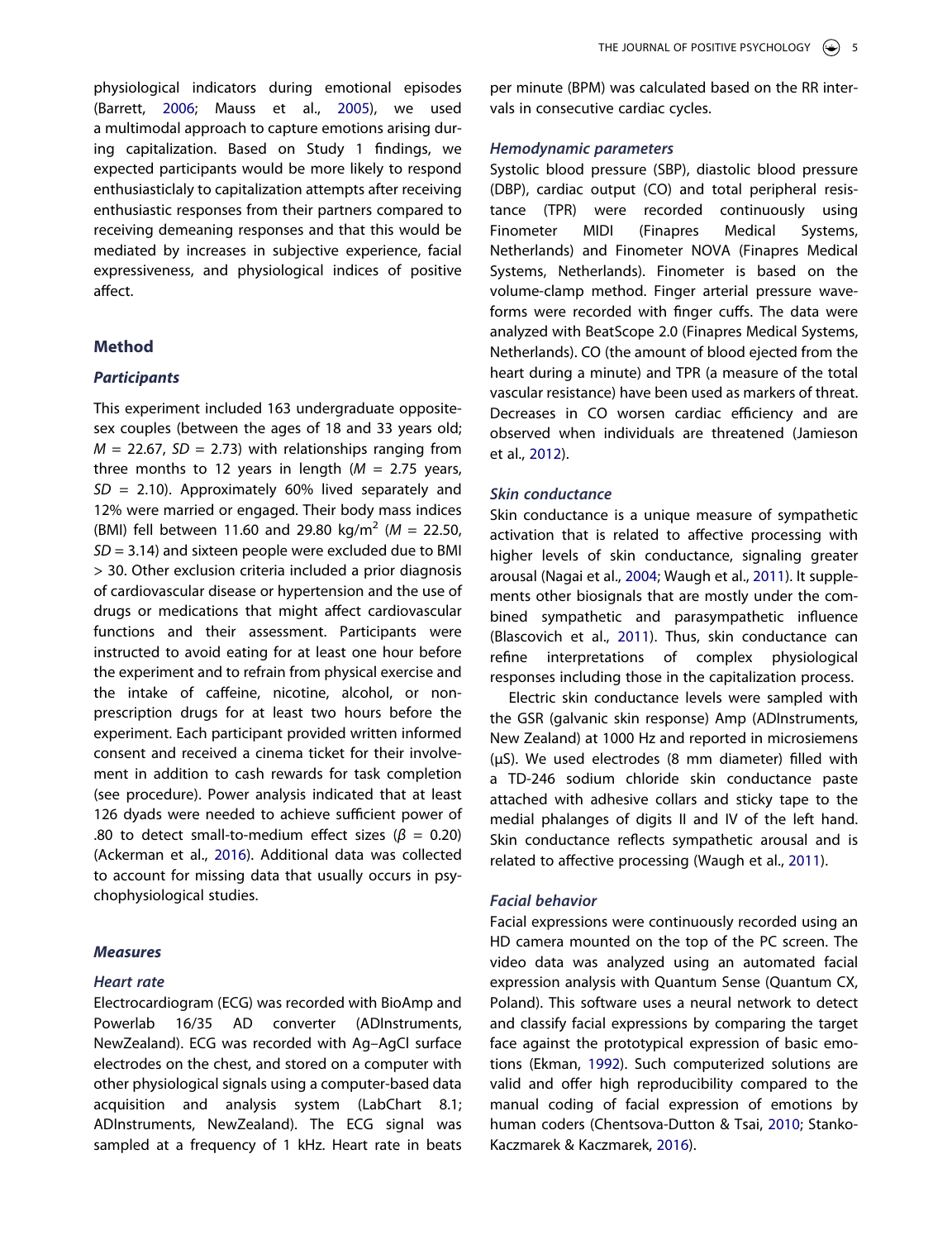# *Emotional valence*

The valence of the emotional experience was reported continuously with Response Meter (ADInstruments, New Zealand) scale from 1 ('extremely negative') to 10 ('extremely positive'). Participants adjusted the scale position as often as necessary for continuous ratings of felt emotions. The signal was sampled at 1000 Hz by Powerlab 16/35 (ADInstruments, New Zealand) and further reduced using LabChart 8.19 software (ADInstruments, New Zealand). The validity of Response Meter for capturing valenced emotion dimensionally has been documented in previous studies (Drążkowski et al., [2017;](#page-11-19) Kaczmarek et al., [2019\)](#page-11-20).

#### <span id="page-6-2"></span><span id="page-6-1"></span>*Procedure*

The experiment was carried out in a sound-attenuated and air-conditioned room. Upon arrival, each member of a couple underwent informed consent and they were separated into cubicles with no eye contact or talking. Biosensors were attached to participants and they were instructed on how to use the rating scale for continuous emotion assessments. The experiment began with 5-min habituation [\(Figure 1](#page-6-0)), after which participants were informed of a cognitive task that would be completed by them and their partner (taking turns). Each participant was told that they were randomly selected to be the first to complete the task. After participants completed the task, they were informed that they were successful at it and asked to send a message communicating this success to their partner. Next, they received a computer message from their partner providing them feedback. After a 2-minute recovery period, participants were informed that their partner was completing the task. Then, participants received a message from their partner indicating their task success. Participants selected feedback to send to their partner. The cycles continued for six total rounds (three per member of a couple). Participants were rewarded 1.50 USD for each successful round. Participants were unaware that they completed the task simultaneously, that success on the task was not based on performance, and partner messages were computer-generated.

#### *Task*

<span id="page-6-4"></span>Based on a previous study on capitalization (Monfort et al., [2014\)](#page-11-10), we used a highly motivating Navon ([1977](#page-12-18)) task that elicits success. Stimuli included large letters made of small ones. Participants were asked to recognize the small letters while ignoring the large ones. The large and small letters were either congruent or incongruent. The difficulty of the task resulted from the conflict of global cues with local cues. Half of the figures were presented on the left and half on the right to the fixation point. Each trial was composed of 1000 ms fixation cross, 250 ms presentation of the Navon figure, 3000 ms of the mask composed of dots. All 24 stimuli were presented in a randomized order. Participants responded using a mouse and were asked to respond quickly and accurately.

#### *Capitalization attempts*

After completing the task, participants received bogus task results indicating success (regardless of their true score). Next, they were asked to share results with their partner and in reply, they received predefined computer-generated feedback (Lambert et al., [2013](#page-11-3); Monfort et al., [2014;](#page-11-10) Reis et al., [2010\)](#page-12-9). Depending on the condition, the (supposedly) partner message reflected activedestructive or active-constructive feedback. Each participant received the one kind of feedback providing a nested cluster of three within-person responses, namely between-person manipulation.

# *Capitalization support*

<span id="page-6-3"></span>After participants received a success message from partners, they were asked to provide verbal and non-verbal feedback to partners (Conoley et al., [2015;](#page-10-2) Kashdan et al., [2013](#page-11-15); Monfort et al., [2014\)](#page-11-10). Participants were instructed to send a selfie with a text message by looking at a camera lens located over the computer monitor and pressing Space to take a digital picture. Sending a selfie, e.g., via social media or multimedia mobile phones, is a modern method of communicating emotions (Manovich et al., [2017](#page-11-21)).

<span id="page-6-0"></span>

**Figure 1.** Study 2 procedure. *Note*. CA = capitalization attempt; RCA = response to capitalization attempt.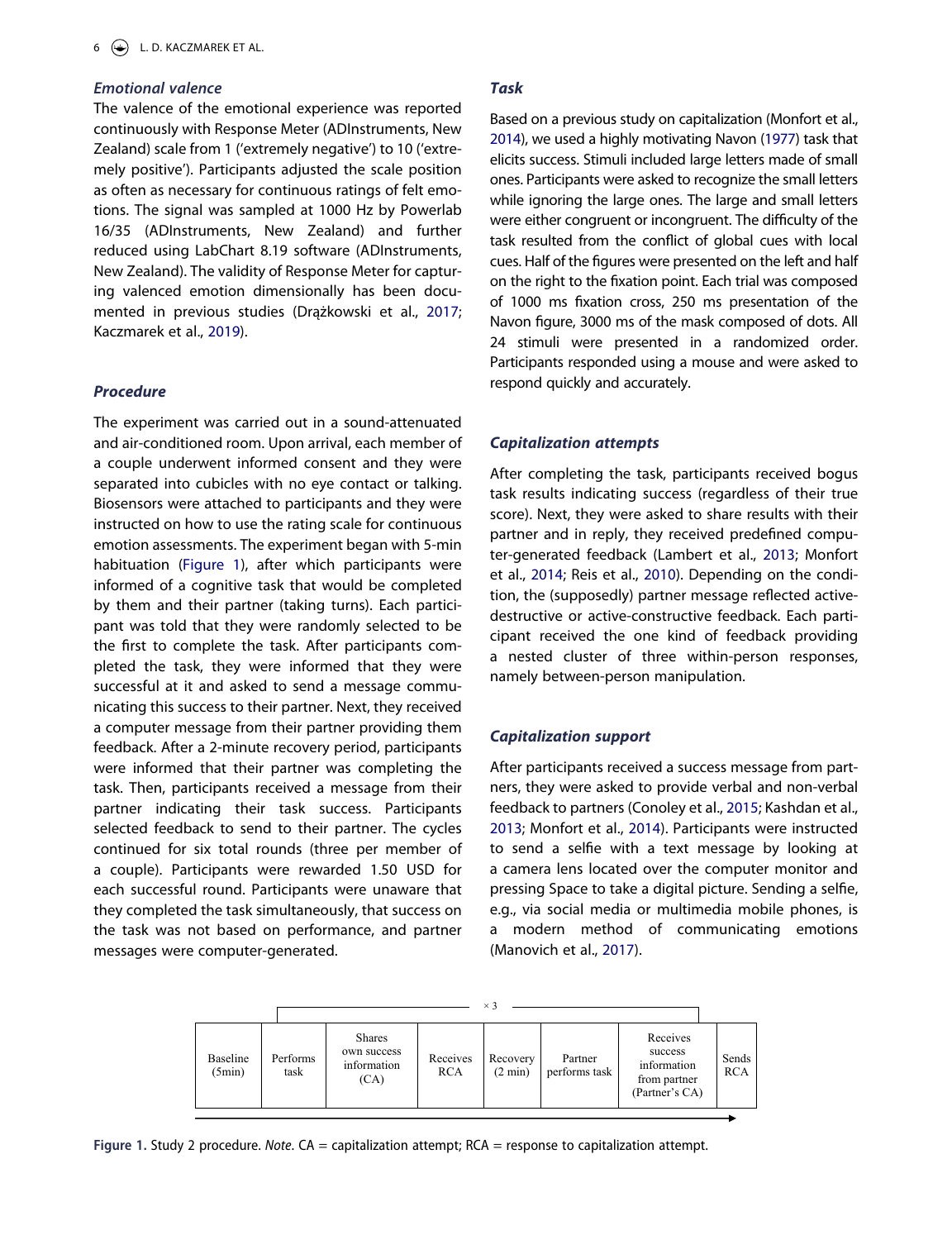With the selfie, participants selected a pre-defined response to send from one of four capitalization support options (Lambert et al., [2013;](#page-11-3) Monfort et al., [2014;](#page-11-10) Reis et al., [2010](#page-12-9)): active-constructive (e.g., 'Wonderful! You did a great job!'), passive-constructive (e.g., 'Ok. Good.'), active-destructive (e.g., 'I bet the task wasn't very hard') or passive-destructive (e.g., 'Not much happening here').

# *Analytic strategy*

#### *Physiological data reduction*

To operationalize physiological and affective reactivity, we used reactivity scores corrected for the baseline levels (Monfort et al., [2014;](#page-11-10) Peters, Reis, & Jamieson, [2018](#page-12-14)). We subtracted the levels of the last 120 seconds of baseline from the level of the 120 seconds of responses to partner's feedback.

# *Manipulation check*

To test whether feedback from partners elicited the physiological and affective response, physiological, affective, and facial behavioral responses were regressed on condition (receiving active-constructive vs. activedestructive feedback) and sex. The effects of condition and sex were considered as significant if the 95% confidence intervals of regression coefficients did not include zero. Dependency between observations was accounted for by nesting the responses within-person (level 2) and within romantic couples (level 3).

#### *Reciprocity and affect in capitalization*

Path analysis was used to examine verbal and emotional responses to capitalization attempts using mPlus 8.0 (Muthén & Muthen, [2017\)](#page-12-19). A three-level path analytical model accounted for dependency within-person (level 2) and within romantic couples (level 3). In the mediation model, the binary outcome (active-constructive vs. destructive/passive responses) was regressed on the mediators (physiological, affective, and facial behavioral responses to partner's feedback) and experimental <span id="page-7-2"></span>condition (the type of partner's feedback – activeconstructive vs. active-destructive). The binary outcome was used to reflect whether the feedback given by responders was enthusiastic or non-enthusiastic. Bayesian correction estimator (Bayes) was used to evaluate the fit of the path analytical three-level model with binary outcomes (Muthén & Muthen, [2017](#page-12-19)). The Bayesian Posterior Predictive (*PPp*) was used to evaluate model fit. A well-fitting model should have a *PPp* value around 0.50 in combination with symmetric 95% credibility interval centering on zero (Muthén, [2010;](#page-12-20) Van de Schoot et al., [2014\)](#page-12-21).

# <span id="page-7-1"></span>**Results**

#### *Manipulation check*

Participants receiving active-constructive feedback from partners felt more positive emotions and had decreased levels of systolic and diastolic blood pressure, compared to participants receiving activedestructive feedback ([Table 1\)](#page-7-0). Thus, the experimental manipulation (receiving active-constructive vs. activedestructive feedback) influenced experience and physiological processes. As a secondary observation, women had stronger increases of smiling expression, skin conductance level, total peripheral resistance, and heart rate.

#### *Reciprocity and affect in capitalization*

In the mediational model, parameters sensitive to experimental manipulation, namely valence, systolic, and diastolic blood pressure reactivity, were included. After eliminating participants with missing data, 632 responses to capitalization attempts were analyzed, of which 402 (64%) were active-constructive (49% after receiving active-negative feedback, and 76% after receiving activeconstructive feedback). [Figure 2](#page-8-0) presents the mediational path model of active-constructive responding. The model

<span id="page-7-0"></span>

| Table 1. The effects of partner's feedback on subjective, physiological and behavioral responses. |  |  |  |
|---------------------------------------------------------------------------------------------------|--|--|--|
|---------------------------------------------------------------------------------------------------|--|--|--|

|                   | Descriptive |      | $\tilde{\phantom{a}}$<br>feedback |                |         | sex           |  |
|-------------------|-------------|------|-----------------------------------|----------------|---------|---------------|--|
|                   | Μ           | SD   |                                   | 95% CI         |         | 95% CI        |  |
| valence           | 1.26        | 1.40 | 0.13                              | 0.06, 0.20     | 0.00    | $-0.08, 0.06$ |  |
| facial expression | 0.04        | 0.12 | 0.03                              | $-0.04, 0.11$  | 0.09    | 0.01, 0.16    |  |
| SBP [mmHq]        | $-4.13$     | 9.31 | $-0.13$                           | $-0.20, -0.06$ | 0.07    | 0.00, 0.15    |  |
| DBP [mmHq]        | $-1.74$     | 4.47 | $-0.12$                           | $-0.19, -0.04$ | 0.05    | $-0.03, 0.13$ |  |
| HR [beats/min]    | $-5.56$     | 5.82 | $-0.07$                           | $-0.14, 0.00$  | 0.17    | 0.10, 0.24    |  |
| CO [l/min]        | $-0.72$     | 0.84 | $-0.08$                           | $-0.15, 0.00$  | $-0.01$ | $-0.08, 0.07$ |  |
| TPR [mmHg.min/l]  | 0.07        | 0.11 | 0.01                              | $-0.07, 0.09$  | 0.21    | 0.14, 0.28    |  |
| $SCL$ [ $\mu S$ ] | 0.33        | 1.12 | $-0.01$                           | $-0.08, 0.05$  | 0.16    | 0.09, 0.23    |  |

\**p* < .05, \*\**p* < .01, \*\*\**p* < .001.

*Note*. SBP = systolic blood pressure, DBP = diastolic blood pressure, CO = cardiac output, TPR = total peripheral resistance, HR = heart rate, SCL = skin conductance level. Sex coded as  $0 =$  men,  $1 =$  women. Feedback received from partner coded as  $0 =$  active-destructive,  $1 =$  active-constructive.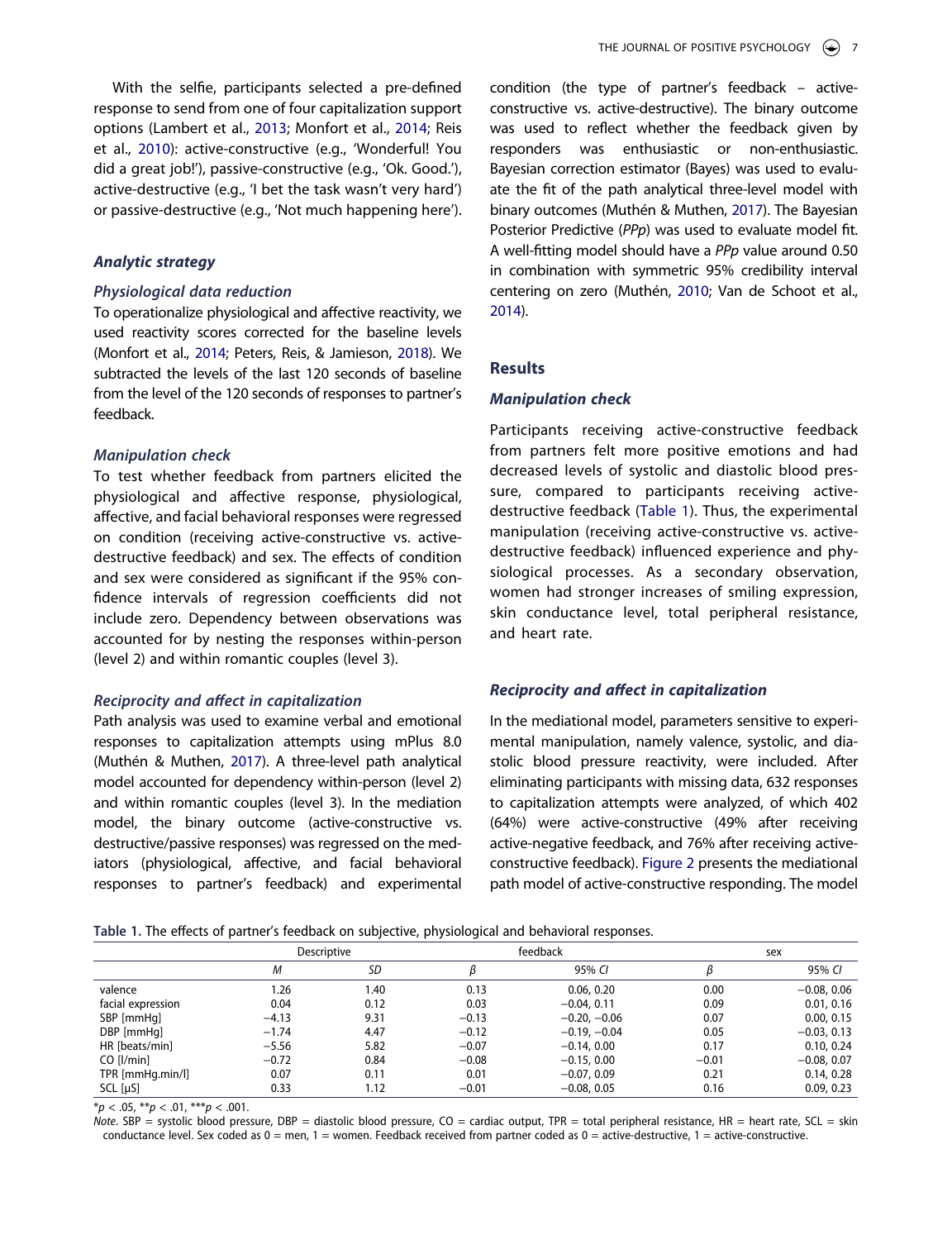<span id="page-8-0"></span>

**Figure 2.** Affective model for the active-constructive responding to capitalization attempts. \**p* < .05, \*\**p* < .01, \*\*\**p* < .001.*Note*. SBP – systolic blood pressure; DBP – diastolic blood pressure; Received feedback  $0 =$  active-destructive,  $1 =$  active-constructive; Provided feedback 0 = destructive or passive, 1 = active-constructive. Numbers in brackets represent 95% confidence intervals for standardized estimates.

<span id="page-8-1"></span>**Table 2.** Correlations matrix for final model.

| Valence<br><b>SBP</b><br>$-.02$<br>-      |       |
|-------------------------------------------|-------|
|                                           |       |
|                                           |       |
| <b>DBP</b><br>$-.02$<br>.81<br>-          |       |
| <b>RCA</b><br>$-.06$<br>$-.01$<br>$-.01$  |       |
| Feedback<br>$-.13***$<br>$-.11***$<br>.13 | .29** |

\**p* < .05, \*\**p* < .01, \*\*\**p* < .001.

*Note*: SBP – systolic blood pressure reactivity, DBP – diastolic blood pressure. Coding: RCA – response to capitalization attempts ( $0 =$  destructive or passive;  $1 =$  active-constructive), Feedback – received from partner  $(0 =$  active-destructive; 1 = active-constructive).

fit the data well, *PPp* = .66, 95% *CI* [−17.16, 18.80] (for correlations matrix see [Table 2](#page-8-1)).

Path analysis revealed that sharers who received active-constructive feedback from partners were more likely to send active-constructive feedback relative to sharers who received active-destructive feedback. Active-constructive feedback predicted an increase of positive emotions and decrease of systolic and diastolic blood pressure in sharers; however, these changes did not predict how sharers responded to a subsequent capitalization attempt.

# **Discussion**

As hypothesized, a partner's response to a sharer was influenced by how the sharer previously responded to them. Results provide evidence that responses to capitalization attempts are reciprocated, which replicated Study 1 findings. Conversely, findings did not support the second hypothesis. While enthusiastic responses increased positive affect and decreased physiological mobilization (SBP) in sharers, these changes did not mediate how they responded to capitalization attempts as partners. This finding partially conflicts with InterCAP's explanatory mechanism for capitalization's iterative nature, that the benefits of capitalization influence reciprocity; however, it may be that benefits other than positive affect operate as mediators.

<span id="page-8-2"></span>Receiving the enthusiastic response elicited mild effects on emotional valence, mixed effects on physiological responses, and no effects on facial expressiveness. Blood pressure often displays the strongest reactivity to emotions as indicated by effect sizes (Siegel et al.,[2018\)](#page-12-22). Moreover, the measurement of blood pressure might be more accurate because it is a direct mechanical outcome (pressure of pulsing arm's diameter on the cuff) whereas other measures such as TPR or CO are based on estimations (Blascovich et al., [2011](#page-10-8)). Consequently, mild emotional intensity could have a more effective impact on more sensitive physiological measures. Furthermore, we found no effects on facial expressiveness. This might be explained by the fact that we asked participants to send selfies to their partners before the measurement of their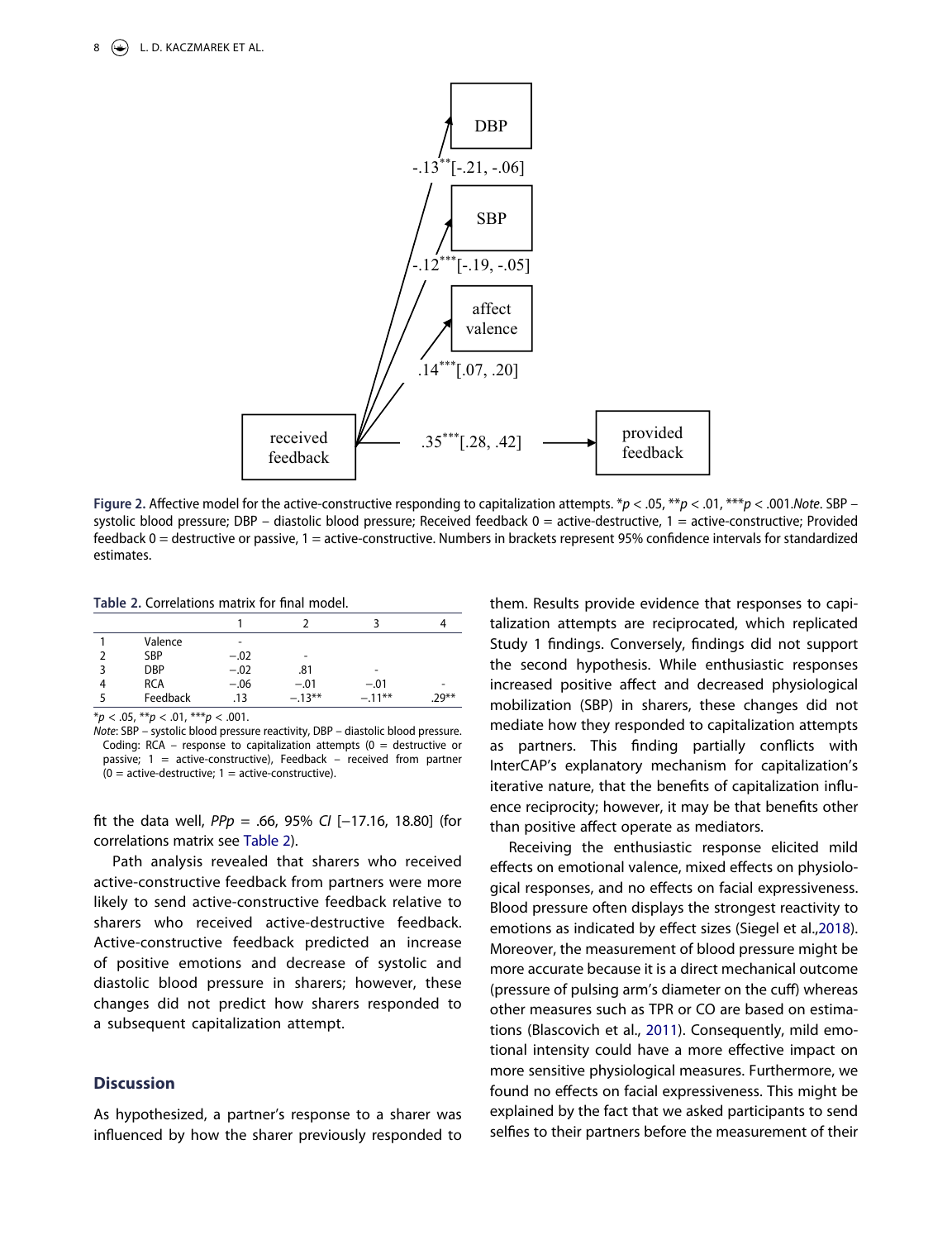<span id="page-9-5"></span>facial expressiveness. Consequently, their facial expression might have been switched to a social mode (affiliative smile) rather than reflecting spontaneous expression of a feeling of satisfaction or pleasure (reward smile) (Rychlowska et al., [2017](#page-12-23)) as it might have been the case in previous studies on capitalization that used facial expression (Monfort et al., [2014](#page-11-10)). In general, these complex outcomes support previous theories suggesting a relatively weak link between components of emotions (Barrett, [2006](#page-10-6); Mauss et al., [2005\)](#page-11-16) and indicate that more work is needed to dissect the unique effects of experience, expression, and physiology in capitalization research.

The study has several limitations. First, people communicated using predefined validated messages rather than writing them on their own (Monfort et al., [2014](#page-11-10)) to maximize internal validity. This provided more control over the flow of the study including strict time-control that is essential for physiological studies. The results might be different if participants had to generate messages on their own because it would require not only motivation to select an enthusiastic message but also the ability to construct convincing enthusiastic responses. Second, we analyzed relativley short physiological recordings. Longer recordings might provide more robust material for reliable estimation ofphysiological processes. Third, we tested reciprocal interactions that lasted several minutes. Little is known about the durability of capitalization reciprocity effects, e.g., whether a capitalization cycle that occurred in the evening still influences a capitalization cycle that occurs on the next morning. Fourth, participants provided ratings of general emotional valence (negative-positive dimension) rather than discrete emotions relevant to reciprocity such as gratitude (McCullough et al., [2001\)](#page-11-22) and guilt (Baumeister et al., [1994](#page-10-10)). A discrete emotion approach might be more sensitive to detect influences or mediators in the capitalization process. Finally, given replication concerns (Open Science Collaboration, [2015\)](#page-12-24), more replication studies are required before inferences are formulated.

# <span id="page-9-3"></span><span id="page-9-2"></span><span id="page-9-0"></span>**General discussion**

The present set of studies indicate that people respond enthusiastically to their partner's capitalization attempts if they previously received enthusiastic responses from their partner. Findings from both studies serve as initial empirical evidence for InterCap's assumption that enthusiastic responses to capitalization attempts are reciprocated (Peters, Reis, & Gable, [2018\)](#page-12-2). When people switch from the role of sharer to the role of partner, their experiences as sharers are influencing how they act as partners. However, results suggest people do not tend to respond in a demeaning manner following the receipt of prior demeaning responses; lending support to the idea that capitalization has many benefits and few pitfalls (Peters, Reis, & Gable, [2018\)](#page-12-2). Capitalization might only be reciprocal when effective and the capitalization cycle might halt when sharers do not get enthusiastic responses.

Unexpectedly, Study 2 did not find evidence that positive affect explains why people reciprocate enthusiastic responses to capitalization attempts. Within the InterCAP model, enthusiastic responses promote future capitalization attempts and enthusiastic responses through the intrapersonal and interpersonal benefits of capitalization. While positive affect is one of the primary benefits of effective capitalization, it may be that other commonly observed intrapersonal benefits serve as mechanisms (e.g., life satisfaction or negative affect). Alternatively, interpersonal benefits may be responsible such as relationship quality or intimacy. Still, replication is required to conclude that positive emotions do not explain reciprocation in capitalization.

These studies have some practical implications. Enthusiastic responses to capitalization attempts exist in a reciprocal loop, as implied by InterCAP. Alternatively, demeaning responses may not be reciprocated, which means a person may not set off a reciprocal loop of capitalization attempts and ineffective capitalization support. Nonetheless, a person providing demeaning feedback can terminate or disrupt a reciprocal loop that otherwise both parties and the relationship could benefit from. People should be aware that how they respond to capitalization attempts influences which responses they receive in return. This should mobilize regulatory effort in modeling enthusiastic responding and inhibiting the urge for demeaning responding. This process is important because capitalization has been used as an active ingredient in positive psychological interventions for non-clinical recipients (Lambert et al., [2013;](#page-11-3) Schueller, [2012\)](#page-12-10), positive psychotherapy (Seligman et al., [2006\)](#page-12-3), and positive education (Seligman et al., [2009](#page-12-25)).

<span id="page-9-6"></span><span id="page-9-4"></span><span id="page-9-1"></span>Even though a reciprocal loop may not occur, Study two results found that participants receiving demeaning feedback experienced increased systolic blood pressure. The relationship between reactivity in systolic blood pressure and cardiovascular disease risk is linear (Prospective Studies Collaboration., [2002\)](#page-12-26). Thus, even smaller effects observed in laboratories have a cumulative long-term impact on health (Chida & Steptoe, [2010\)](#page-10-11). Taken together, this provides evidence that capitalization's intrapersonal outcomes extend to cardiovascular health and that demeaning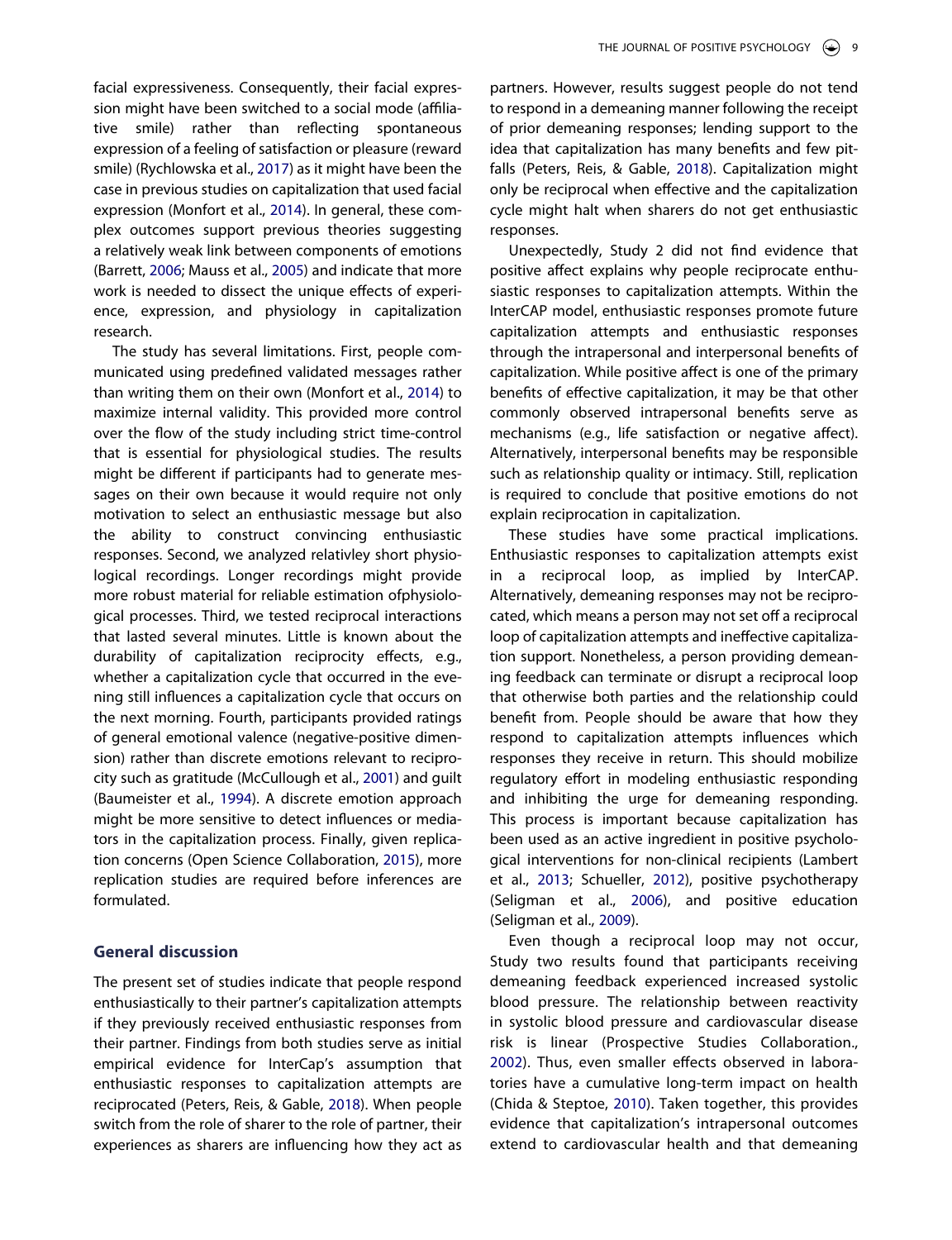feedback may be detrimental to a person's physical well-being.

<span id="page-10-14"></span>Any interpretation of our findings requires careful consideration of caveats. First, individual differences may have influenced results. Prior studies show that partners with low self-esteem may be less likely to provide effective capitalization support (Wood et al., [2005\)](#page-12-27). Thus, partners with low self-esteem may be less influenced by previous responses to their shared success. Future investigations should examine the influence of moderators in capitalization reciprocity. Second, couples who self-select into this type of study tend to be satisfied with their relationship (Monfort et al., [2014\)](#page-11-10). Research should examine whether effects are limited to highly functioning couples. This is important because capitalization deteriorates in the context of prolonged adversity (Hershenberg, [2013](#page-11-23); Horn et al., [2017\)](#page-11-24). Contempt, criticism, and stonewalling that dominate in lowfunctioning couples (Gottman, [1993](#page-11-25)) might hinder the benefits of enthusiastic responses.

<span id="page-10-13"></span><span id="page-10-12"></span>The present research exhibits several strengths. First, a experimental design allowed us to examine the causal influence of reciprocity in capitalization. Second, we conducted two studies to replicate findings. Third, by using behavioral intensions and behaviors as outcomes, we assessed the impact of capitalization support on how someone aims to and actually responds to subsequent capitalization attempts. Fourth, examining real-life events and computerized interactions in existing romantic dyads increased external and internal validity. Finally, Study two employed a multimodal approach to emotional experiences, including peripheral indices of autonomous nervous system activity, which allowed us to replicate and broaden prior findings that capitalization support leads to self-reported changes in positive affect (e.g., Lambert et al., [2013](#page-11-3)).

When people share good news and their partners respond enthusiastically, they reciprocate by demonstrating the same interest and excitement to their partner's good news. While they feel better as a result of their partner's enthusiasm, this does not explain why they reciprocate. The present findings add to a cumulative and increasingly complex model of interpersonal capitalization.

# **Acknowledgments**

This project was funded by the National Science Centre, Poland (UMO-2014/15/B/HS6/02418) awarded to LDK (principal investigator). Preparation of this article was supported by doctoral scholarships from National Science Centre in Poland (UMO- 2019/32/T/HS6/00039) awarded to MB.

#### **Disclosure statement**

The authors declare that they have no conflict of interest.

# **Funding**

This work was supported by the Narodowe Centrum Nauki [UMO-2014/15/B/HS6/02418,UMO-2019/32/T/HS6/00039].

# **References**

- <span id="page-10-7"></span>Ackerman, R. A., Ledermann, T., & Kenny, D. A. ([2016](#page-5-0)). *Power analysis for the actor-partner interdependence model*. *Unpublished manuscript*. Retrieved from [https://robert](https://robert-ackerman.shinyapps.io/APIMPowerR)[ackerman.shinyapps.io/APIMPowerR](https://robert-ackerman.shinyapps.io/APIMPowerR)
- <span id="page-10-5"></span>Ajzen, I. ([2011](#page-3-0)). The theory of planned behaviour: Reactions and reflections. *Psychology & Health*, *26*(9), 1113–1127. <https://doi.org/10.1080/08870446.2011.613995>
- <span id="page-10-3"></span>Altermatt, E. R. [\(2017\)](#page-2-0). Academic competence perceptions moderate the effects of peer support following academic success disclosures. *Social Development*, *26*(4), 921–936. <https://doi.org/10.1111/sode.12235>
- <span id="page-10-6"></span>Barrett, L. F. [\(2006\)](#page-5-1). Are emotions natural kinds? *Perspectives on Psychological Science*, *1*(1), 28–58. [https://doi.org/10.1111/j.](https://doi.org/10.1111/j.1745-6916.2006.00003.x) [1745-6916.2006.00003.x](https://doi.org/10.1111/j.1745-6916.2006.00003.x)
- <span id="page-10-10"></span>Baumeister, R. F., Stillwell, A. M., & Heatherton, T. F. ([1994](#page-9-0)). Guilt: An interpersonal approach. *Psychological Bulletin*, *115*  (2), 243–266. <https://doi.org/10.1037/0033-2909.115.2.243>
- <span id="page-10-8"></span>Blascovich, J., Vanman, E., Mendes, W. B., & Dickerson, S. ([2011](#page-5-2)). *Social psychophysiology for social and personality psychology*. Sage Publications.
- <span id="page-10-4"></span>Brewer, M. B., & Kramer, R. M. ([1985](#page-3-1)). The psychology of intergroup attitudes and behavior. *Annual Review of Psychology*, *36*(1), 219–243. [https://doi.org/10.1146/annurev.ps.36.](https://doi.org/10.1146/annurev.ps.36.020185.001251)  [020185.001251](https://doi.org/10.1146/annurev.ps.36.020185.001251)
- <span id="page-10-0"></span>Bryant, F. B. ([1989](#page-1-2)). A four-factor model of perceived control: Avoiding, coping, obtaining, and savoring. *Journal of Personality*, *57*(4), 773–797. [https://doi.org/10.1111/j.1467-](https://doi.org/10.1111/j.1467-6494.1989.tb00494.x) [6494.1989.tb00494.x](https://doi.org/10.1111/j.1467-6494.1989.tb00494.x)
- <span id="page-10-9"></span>Chentsova-Dutton, Y. E., & Tsai, J. L. ([2010](#page-5-3)). Self-focused attention and emotional reactivity: The role of culture. *Journal of Personality and Social Psychology*, *98*(3), 507–515. [https://doi.](https://doi.org/10.1037/a0018534) [org/10.1037/a0018534](https://doi.org/10.1037/a0018534)
- <span id="page-10-11"></span>Chida, Y., & Steptoe, A. ([2010](#page-9-1)). Greater cardiovascular responses to laboratory mental stress are associated with poor subsequent cardiovascular risk status a meta-analysis of prospective evidence. *Hypertension*, *55*(4), 1026–1032. <https://doi.org/10.1161/HYPERTENSIONAHA.109.146621>
- <span id="page-10-2"></span>Conoley, C. W., Vasquez, E., Bello, B. D. C., Oromendia, M. F., & Jeske, D. R. [\(2015\)](#page-2-1). Celebrating the accomplishments of others: Mutual benefits of capitalization. *The Counseling Psychologist*, *43*(5), 734–751. [https://doi.org/10.1177%](https://doi.org/10.1177%2F0011000015584066)  [2F0011000015584066](https://doi.org/10.1177%2F0011000015584066)
- <span id="page-10-1"></span>Demir, M., Achoui, M., & Šimonek, J. [\(2015\)](#page-2-2). I am so happy 'cause my best friend is there for me when things go right: Friendship and happiness among emerging adults in Algeria and Slovakia. In M. Demir (Ed.), *Friendship and happiness:*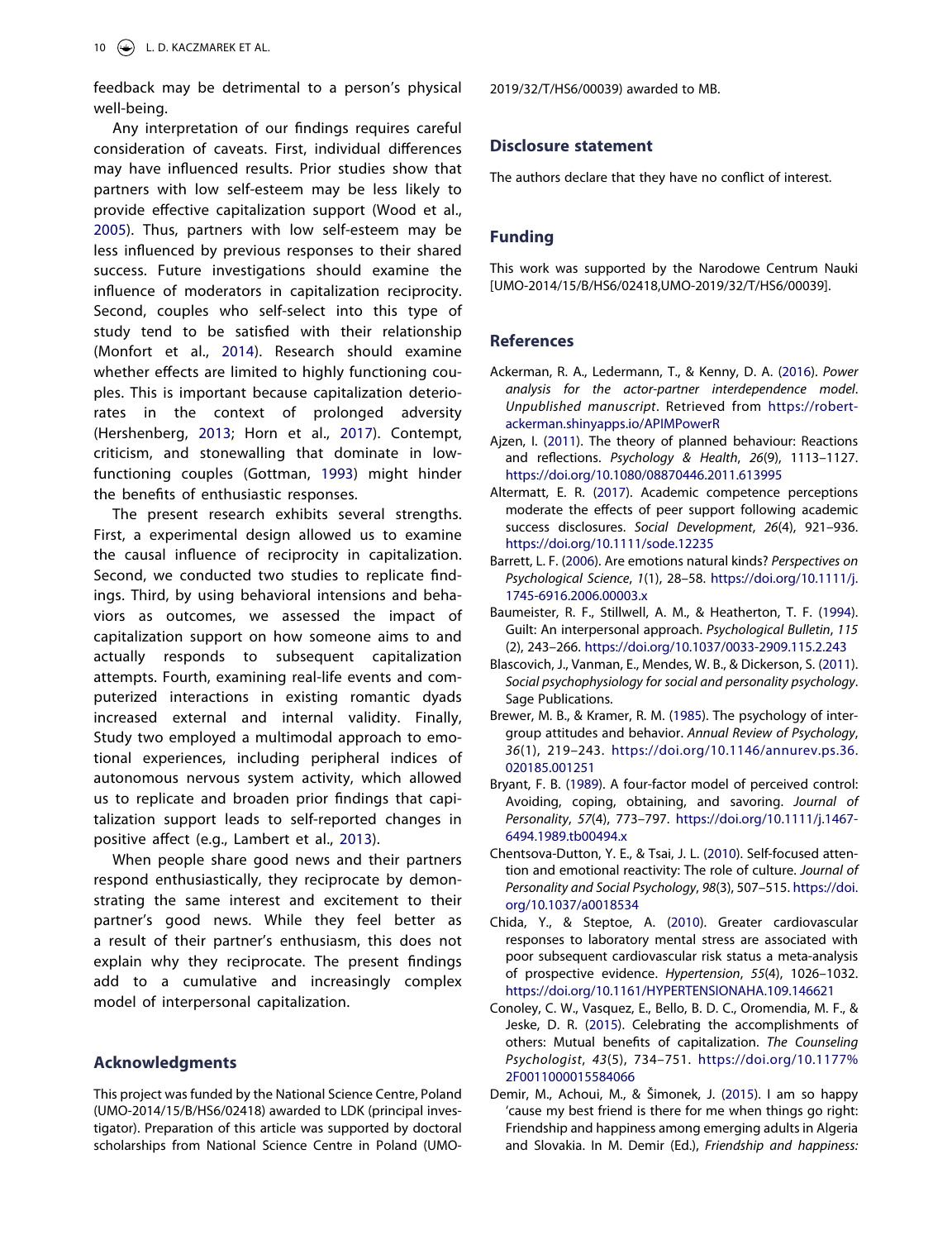*Across the life-span and cultures* (pp. 305–319). Springer Science + Business Media.

- <span id="page-11-9"></span>Demir, M., Doğan, A., & Procsal, A. D. [\(2013\)](#page-2-2). I am so happy 'cause my friend is happy for me: Capitalization, friendship, and happiness among US and Turkish college students. *The Journal of Social Psychology*, *153*(2), 250–255. [https://doi.](https://doi.org/10.1080/00224545.2012.714814)  [org/10.1080/00224545.2012.714814](https://doi.org/10.1080/00224545.2012.714814)
- <span id="page-11-6"></span>Derlega, V. J., Anderson, S., Winstead, B. A., & Greene, K. ([2011](#page-1-3)). Positive disclosure among college students: What do they talk about, to whom, and why? *The Journal of Positive Psychology*, *6*(2), 119–130. [https://doi.org/10.1080/](https://doi.org/10.1080/17439760.2010.545430) [17439760.2010.545430](https://doi.org/10.1080/17439760.2010.545430)
- <span id="page-11-11"></span>Donato, S., Pagani, A., Parise, M., Bertoni, A., & Iafrate, R. ([2014](#page-2-3)). The capitalization process in stable couple relationships: Intrapersonal and interpersonal benefits. *Procedia-Social and Behavioral Sciences*, *140*, 207–211. [https://doi.org/10.](https://doi.org/10.1016/j.sbspro.2014.04.411)  [1016/j.sbspro.2014.04.411](https://doi.org/10.1016/j.sbspro.2014.04.411)
- <span id="page-11-19"></span>Drążkowski, D., Kaczmarek, L. D., & Kashdan, T. B. ([2017](#page-6-1)). Gratitude pays: A weekly gratitude intervention influences monetary decisions, physiological responses, and emotional experiences during a trust-related social interaction. *Personality and Individual Differences*, *110*, 148–153. [https://](https://doi.org/10.1016/j.paid.2017.01.043)  [doi.org/10.1016/j.paid.2017.01.043](https://doi.org/10.1016/j.paid.2017.01.043)
- <span id="page-11-18"></span>Ekman, P. [\(1992\)](#page-5-4). An argument for basic emotions. *Cognition & Emotion*, *6*(3–4), 169–200. [https://doi.org/10.1080/](https://doi.org/10.1080/02699939208411068) [02699939208411068](https://doi.org/10.1080/02699939208411068)
- <span id="page-11-12"></span>Faul, F., Erdfelder, E., Buchner, A., & Lang, A. G. ([2009](#page-3-2)). Statistical power analyses using G\* Power 3.1: Tests for correlation and regression analyses. *Behavior Research Methods*, *41*(4), 1149–1160. <https://doi.org/10.3758/BRM.41.4.1149>
- <span id="page-11-7"></span>Fehr, E., & Fischbacher, U. [\(2003\)](#page-1-4). The nature of human altruism. *Nature*, *425*(6960), 785–791. [https://doi.org/10.1038/](https://doi.org/10.1038/nature02043) [nature02043](https://doi.org/10.1038/nature02043)
- <span id="page-11-13"></span>Francis, J. J., Eccles, M. P., Johnston, M., Walker, A. E., Grimshaw, J. M., Foy, R., Kaner, E. F. S., smith, L., & Bonetti ([2004](#page-3-3)). *Constructing questionnaires based on the theory of planned behaviour. A manual for health services researchers*. Centre for Health Services Research. University of Newcastle upon Tyne.
- <span id="page-11-5"></span>Gable, S. L., Gonzaga, G. C., & Strachman, A. [\(2006\)](#page-1-5). Will you be there for me when things go right? Supportive responses to positive event disclosures. *Journal of Personality and Social Psychology*, *91*(5), 904–917. [https://doi.org/10.1037/0022-](https://doi.org/10.1037/0022-3514.91.5.904)  [3514.91.5.904](https://doi.org/10.1037/0022-3514.91.5.904)
- <span id="page-11-8"></span>Gable, S. L., Gosnell, C. L., Maisel, N. C., & Strachman, A. ([2012](#page-2-4)). Safely testing the alarm: Close others' responses to personal positive events. *Journal of Personality and Social Psychology*, *103*(6), 963–981. <https://doi.org/10.1037/a0029488>
- <span id="page-11-0"></span>Gable, S. L., Reis, H. T., Impett, E. A., & Asher, E. R. [\(2004\)](#page-1-6). What do you do when things go right? The intrapersonal and interpersonal benefits of sharing positive events. *Journal of Personality and Social Psychology*, *87*(2), 228–245. [https://doi.](https://doi.org/10.1037/0022-3514.87.2.228)  [org/10.1037/0022-3514.87.2.228](https://doi.org/10.1037/0022-3514.87.2.228)
- <span id="page-11-25"></span>Gottman, J. M. ([1993](#page-10-12)). A theory of marital dissolution and stability. *Journal of Family Psychology*, *7*(1), 57–75. [https://](https://doi.org/10.1037/0893-3200.7.1.57)  [doi.org/10.1037/0893-3200.7.1.57](https://doi.org/10.1037/0893-3200.7.1.57)
- <span id="page-11-14"></span>Gouin, J. P., Caldwell, W. C., MacNeil, S. L., & Roddick, C. M. ([2019](#page-4-0)). Respiratory sinus arrhythmia reactivity moderates within-person associations of daily capitalization with positive affect and relationship quality. *Journal of Social and*

*Personal Relationships*, *36*(9), 2896–2917. [https://doi.org/10.](https://doi.org/10.1177/0265407518804669) [1177/0265407518804669](https://doi.org/10.1177/0265407518804669)

- <span id="page-11-23"></span>Hershenberg, R. ([2013](#page-10-13)). Tell Me Something Good: Depression and the Social Sharing of Positive Life Events (Doctoral dissertation). State University of New York at Stony Brook.
- <span id="page-11-24"></span>Horn, A. B., Milek, A., Brauner, A., & Maercker, A. [\(2017\)](#page-10-13). Less positive sharing in the couple mediates the link between depression and relationship quality: A Dyadic longitudinal study. *Journal of Social and Clinical Psychology*, *36*(7), 535–553. <https://doi.org/10.1521/jscp.2017.36.7.535>
- <span id="page-11-4"></span>Hovasapian, A., & Levine, L. J. [\(2018\)](#page-1-7). Keeping the magic alive: Social sharing of positive life experiences sustains happiness. *Cognition and Emotion*, *32*(8), 1559–1570. <https://doi.org/10.1080/02699931.2017.1422697>
- <span id="page-11-2"></span>Ilies, R., Keeney, J., & Goh, Z. W. ([2015](#page-1-8)). Capitalising on positive work events by sharing them at home. *Applied Psychology*, *64*(3), 578–598. <https://doi.org/10.1111/apps.12022>
- <span id="page-11-17"></span>Jamieson, J. P., Nock, M. K., & Mendes, W. B. [\(2012\)](#page-5-5). Mind over matter: Reappraising arousal improves cardiovascular and cognitive responses to stress. *Journal of Experimental Psychology: General*, *141*(3), 417–422. [https://doi.org/10.](https://doi.org/10.1037/a0025719)  [1037/a0025719](https://doi.org/10.1037/a0025719)
- <span id="page-11-20"></span>Kaczmarek, L. D., Behnke, M., Kosakowski, M., Enko, J., Hughes, B., Piskorski, J., & Guzik, P. ([2019](#page-6-2)). Effects of emotions on heart rate symmetry. *Psychophysiology*, *56*, 4, 1–12. <https://doi.org/10.1111/psyp.13318>
- <span id="page-11-15"></span>Kashdan, T. B., Ferssizidis, P., Farmer, A. S., Adams, L. M., & McKnight, P. E. [\(2013\)](#page-4-1). Failure to capitalize on sharing good news with romantic partners: Exploring positivity deficits of socially anxious people with self-reports, partner-reports, and behavioral observations. *Behaviour Research and Therapy*, *51*(10), 656–668. [https://doi.org/10.](https://doi.org/10.1016/j.brat.2013.04.006) [1016/j.brat.2013.04.006](https://doi.org/10.1016/j.brat.2013.04.006)
- <span id="page-11-3"></span>Lambert, N. M., Gwinn, A. M., Baumeister, R. F., Strachman, A., Washburn, I. J., Gable, S. L., & Fincham, F. D. ([2013](#page-1-9)). A boost of positive affect: The perks of sharing positive experiences. *Journal of Social and Personal Relationships*, *30*(1), 24–43. <https://doi.org/10.1177%2F0265407512449400>
- <span id="page-11-1"></span>Langston, C. A. [\(1994\)](#page-1-10). Capitalizing on and coping with daily-life events: Expressive responses to positive events. *Journal of Personality and Social Psychology*, *67*(6), 1112–1125. <https://doi.org/10.1037/0022-3514.67.6.1112>
- <span id="page-11-21"></span>Manovich, L., Ferrari, V., & Bruno, N. [\(2017\)](#page-6-3). Selfie-Takers prefer left cheeks: Converging evidence from the (extended) selfiecity database. *Frontiers in Psychology*, *8*, 1460. [https://doi.](https://doi.org/10.3389/fpsyg.2017.01460) [org/10.3389/fpsyg.2017.01460](https://doi.org/10.3389/fpsyg.2017.01460)
- <span id="page-11-16"></span>Mauss, I. B., Levenson, R. W., McCarter, L., Wilhelm, F. H., & Gross, J. J. [\(2005\)](#page-5-1). The tie that binds? Coherence among emotion experience, behavior, and physiology. *Emotion*, *5*  (2), 175–190. <https://doi.org/10.1037/1528-3542.5.2.175>
- <span id="page-11-22"></span>McCullough, M. E., Kilpatrick, S. D., Emmons, R. A., & Larson, D. B. ([2001](#page-9-2)). Is gratitude a moral affect? *Psychological Bulletin*, *127*(2), 249–266. [https://doi.org/10.](https://doi.org/10.1037/0033-2909.127.2.249)  [1037/0033-2909.127.2.249](https://doi.org/10.1037/0033-2909.127.2.249)
- <span id="page-11-10"></span>Monfort, S. S., Kaczmarek, L. D., Kashdan, T. B., Drążkowski, D., Kosakowski, M., Guzik, P., . . . Gracanin, A. [\(2014\)](#page-2-5). Capitalizing on the success of romantic partners: A laboratory investigation on subjective, facial, and physiological emotional processing. *Personality and Individual Differences*, *68*, 149–153. <https://doi.org/10.1016/j.paid.2014.04.028>